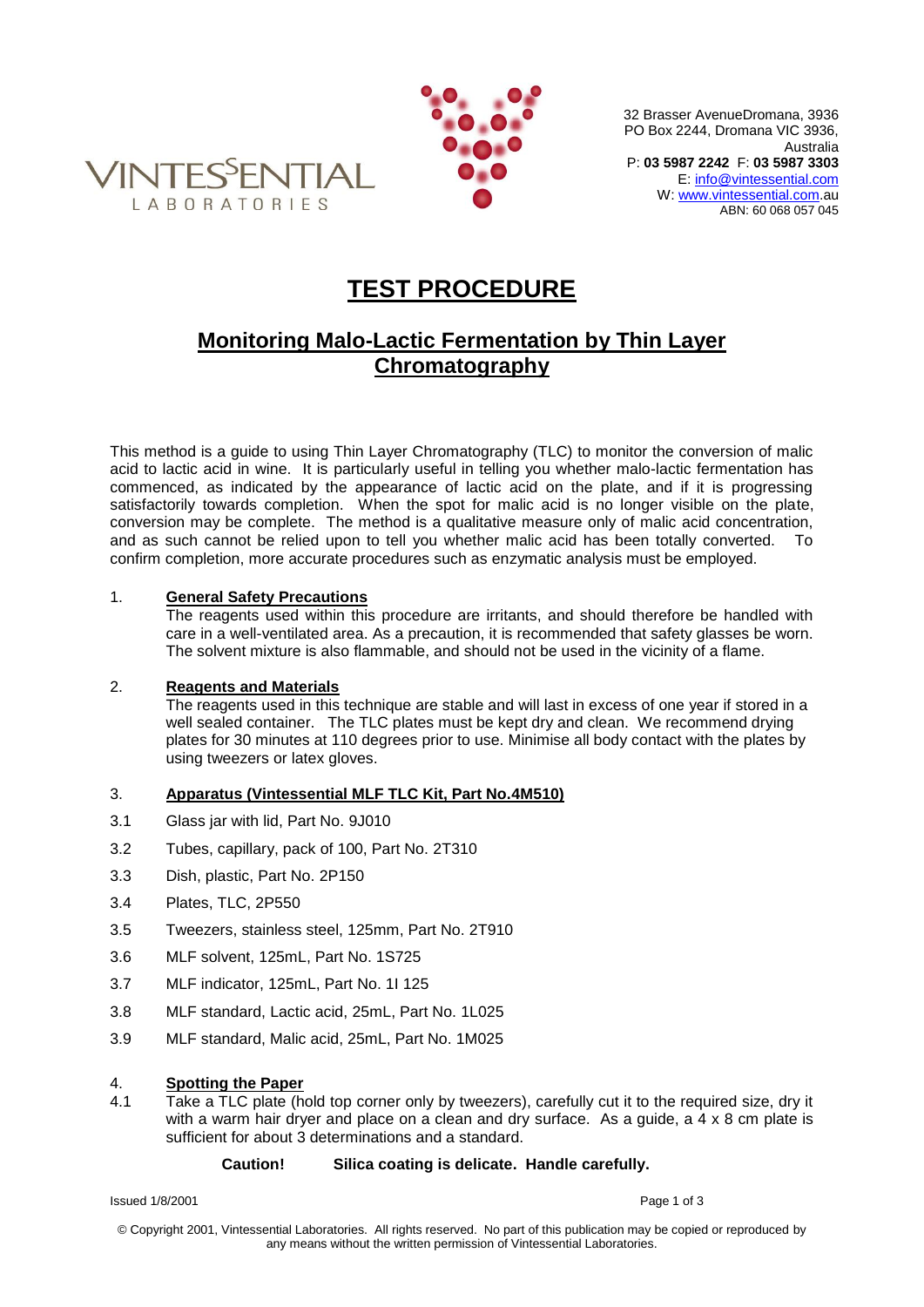



32 Brasser AvenueDromana, 3936 PO Box 2244, Dromana VIC 3936, Australia P: **03 5987 2242** F: **03 5987 3303** E[: info@vintessential.com](mailto:info@vintessential.com) W: [www.vintessential.com.](http://www.vintessential.com/)au ABN: 60 068 057 045

- 4.2 Lay plate onto clean paper towelling on bench and with the assistance of a ruler and a soft lead pencil eg, 6B, carefully make a pencil line across the plate at a height of 1 cm from the bottom. Mark cross marks at 0.5 cm intervals along the pencil line, and at least 0.5 cm from the edge. In this way, up to 4 spots can be applied.
- 4.3 Using pencil mark the names of the standard and samples below each cross mark.
- 4.4 Use the capillary tube to collect sample. Drain the tube with the assistance of tissue paper so that sample height in the tube is only @ 1 mm. Quickly spot the sample exactly on the cross mark 2 times, drying the spot well between and after each application. Keep spots as small as possible (less than 2 mm diameter). To assist drying, a hairdryer should be used. It is important that the spots are dry otherwise the chromatogram will appear "streaky". The dryness of the spots can be assessed by observing the standard spot. Dryness is complete when this spot becomes invisible (about 1 minute). Use a fresh capillary tube for each sample.
- 4.5 Fill the glass jar to a depth of 0.5 cm with MLF Solvent mixture.
- 4.6 Using tweezers, carefully place the TLC plate into the beaker (spotted end down), ensuring that its sides do not touch or rest against the sides of the jar. Do not allow the solvent level to touch the spots.
- 4.7 Cover the jar, and allow the solvent front to advance to @ 0.5 cm from the top. This will take @ 10 minutes.
- 4.8 Remove TLC plate from beaker and dry thoroughly in well-ventilated area using a hair dryer on gentle heat. The plate is considered ready when you can no longer smell acetic acid.
- 4.9 Pour indicator into the plastic dish, and using tweezers, totally submerge TLC plate in one quick motion and then dry with hair dryer.

#### 5. **Interpretation of the Chromatogram**

- 5.1 When the treated TLC plate is dry, the TLC plate will develop yellow spots on a green background.
- 5.2 Observe the position of each spot compared to that of the standard spot. Absence of a malic acid spot in the sample indicates that malo-lactic fermentation may be complete.
- 5.3 The order of spots from the baseline for a wine with their respective Rf values are as follows;

| malic acid    | 0.43 |
|---------------|------|
| lactic acid   | 0.64 |
| succinic acid | 0.78 |

If the spots appear too weak, intensity can be improved by ensuring spots are smaller, or by adding more sample to the TLC plate.

Issued 1/8/2001 Page 2 of 3